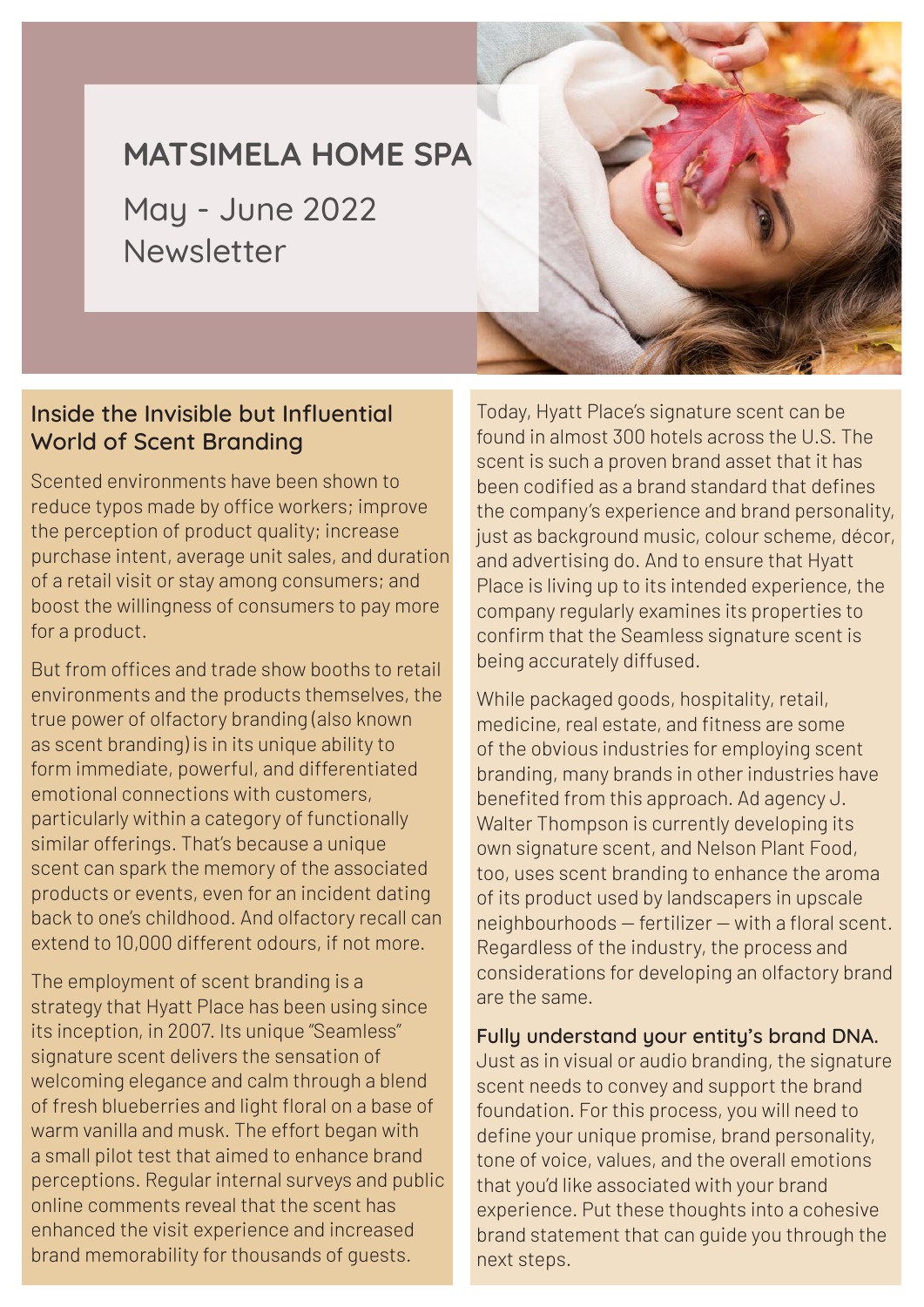**Translate your statement into a scent.**  During this process, which is different from that of traditional fragrance creation, scents are selected to represent emotional triggers. The feeling of cleanliness and order can be transmitted, for example, through green citrus, or a sense of dynamism and energy through spicy olfactory notes.

Consider this example: The core idea behind 1 Hotels is organic living, with respect for the natural resources and indigenous flora of each locale. The values and feelings the company wanted to convey were simplicity, luxury, transparency, and ease. To turn these values into a signature scent with sensuous overlay, it worked with the scent branding firm's strategist and perfumer to create a bouquet of earthy moss, herbal greens, and sultry woods — olfactory notes shown to communicate these values in extensive, multiplatform research.

#### **Run some tests.**

Pilot the signature scent before exposing it to prospects and customers. Testing can be as simple as deploying it in your offices to see the reaction of your employees. You can test

it with customers in focus group settings, one-on-one interviews, or other market research environments that enable you to gauge the prospect's reaction to it and their interpretation of its meaning.

Decide your points for diffusion. Look back at the statement you want to convey about your brand's values and personality and the overall experience you want to create, and answer a few questions: Do you want the scent to act as a form of greeting, so it's cantered on main entrances? Would you like a scent that envelops your entire space or only highly trafficked areas? Would you like your scent to be at play around the clock or only during certain hours? Are you looking for scent to act as a backdrop or a more obvious and identifiable statement?

In an age where it's becoming more and more difficult to stand out in a crowded market, you must differentiate your brand emotionally and memorably. Think about your brand in a new way by considering how scent can play a role in making a more powerful impression on your customers.

**- adapted from Harvard Business Review** 

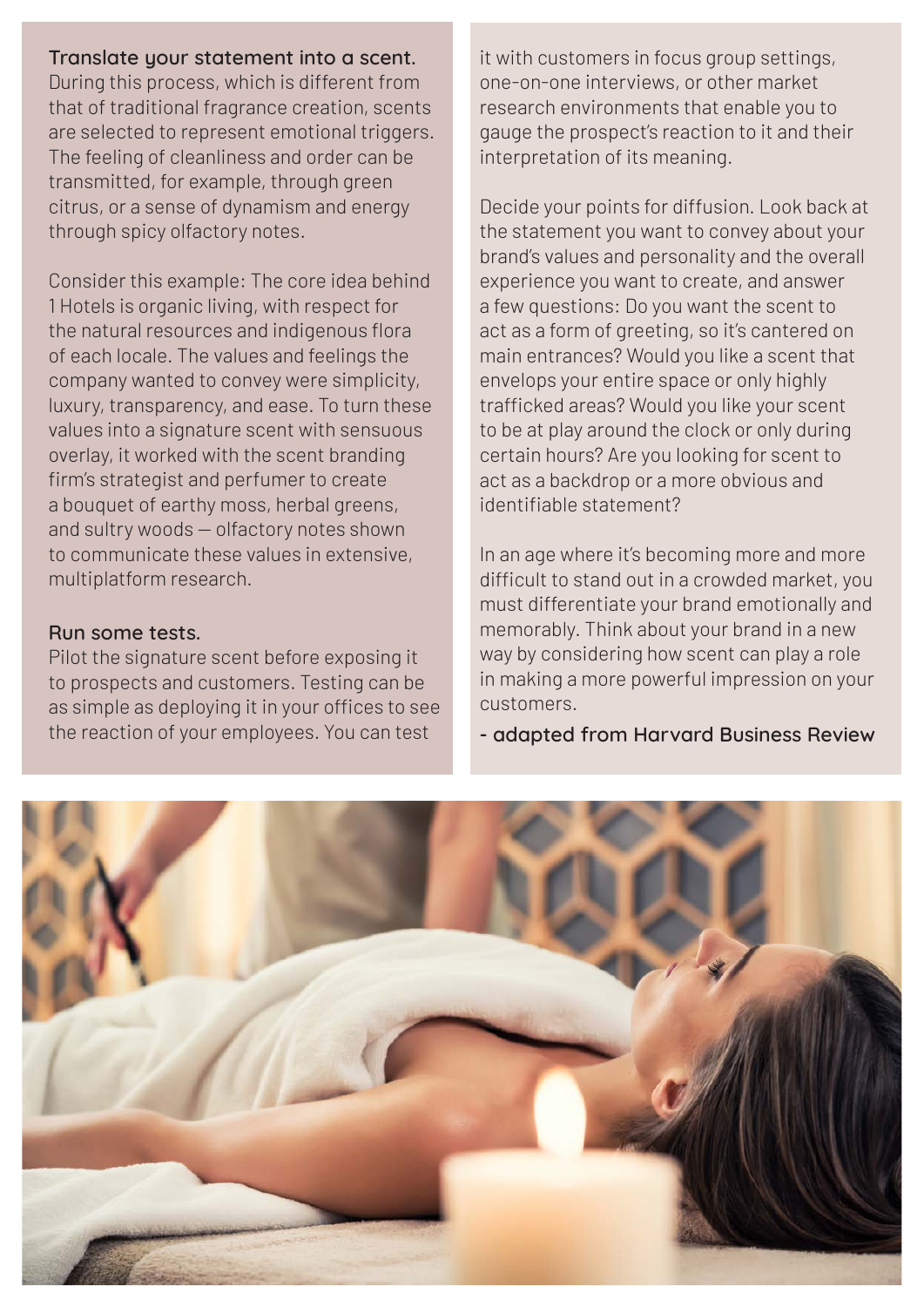## **SPICE UP YOUR WINTER OFFERING!**

Scents evoke memories. For many of us, cinnamon immediately calls up warmth, cosiness, cooking and time spent with loved ones. Cinnamon is spicy and enticing, comforting and sweet, all at once. Our love of cinnamon dates back thousands of years.

Combine warming treatment packages this winter with our **limited-edition Rooibos Cinnamon Range**. Add in a few rooibos/cinnamon inspired teas/treats and you have the perfect Winter Combo!

**Rooibos & Cinnamon Brown Sugar Scrub Muscle Ease Cinnamon Massage Oil Rooibos & Cinnamon Body Butter**

**Available for pre-order now!** Dispatched from mid-May 2022. Available for May, June, July and August 2022



### **DID YOU KNOW?**

During our research we have found, that **salt has an extremely cleansing and healing effect**. Unlike a normal bath, which extracts moisture from the skin, a bath with natural crystal salt allows the salt to be stored in the upper callous layer of the skin where it forms a protective barrier. The protective natural film of the skin remains and the skin does not dry out.

Our salt comes from an area in the **Kalahari**, which was never inhabited or used for industrial purposes. Here a crystal clear underwater stream runs through a rock formation that originates from the Dwyka strata era and is around 280 million years old. This rock formation stores salt crystals that are washed out by this water and the salt brine runs into an underground salt lake. From there it gets forwarded to the surface where it is sun dried and packaged.

Our salt remains **pure, natural and totally untreated**. It still contains all the minerals that are so essential for our bodies' health and our well-being.

Even if your clients cannot run a bath placing your feet in a foot bowl with the salt and allowing your feet to **absorb the minerals will be just as effective!**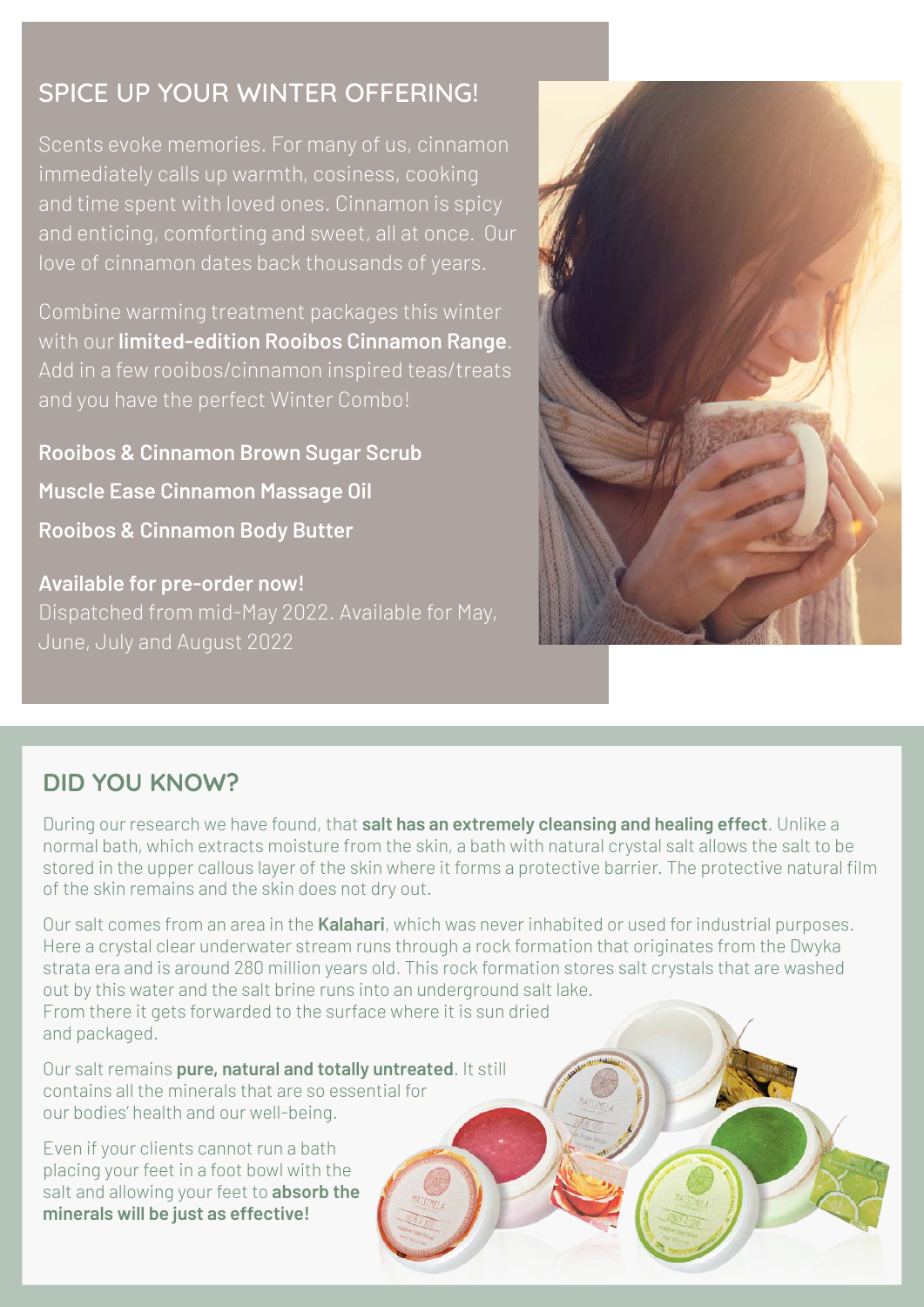

## We have collaborated with **eyeSlices**!

The patented and **award winning cryogel eye pads** which target puffiness, dark circles, and wrinkles around the eye area. The full moon design treats the upper lids and lifts tiredness and redness.

#### 5 minutes per use and re-usable up to ten times!

#### **SIMPLY PURCHASE OUR NEW LOOK COMPLETE ALOE RANGE CONSISTING OF:**

Activated Charcoal Facial Soap, Aloe Facial Cleanser, Aloe Facial Toner, Aloe Facial Scrub, Aloe Rose Clay Mask and Aloe Moisturiser.



#### & RECEIVE THE EYESLICES & STORAGE CLAM **ABSOLUTELY FREE!**



R455.00 (incl) **YOU SAVE R110.00**

Valid until the end of June.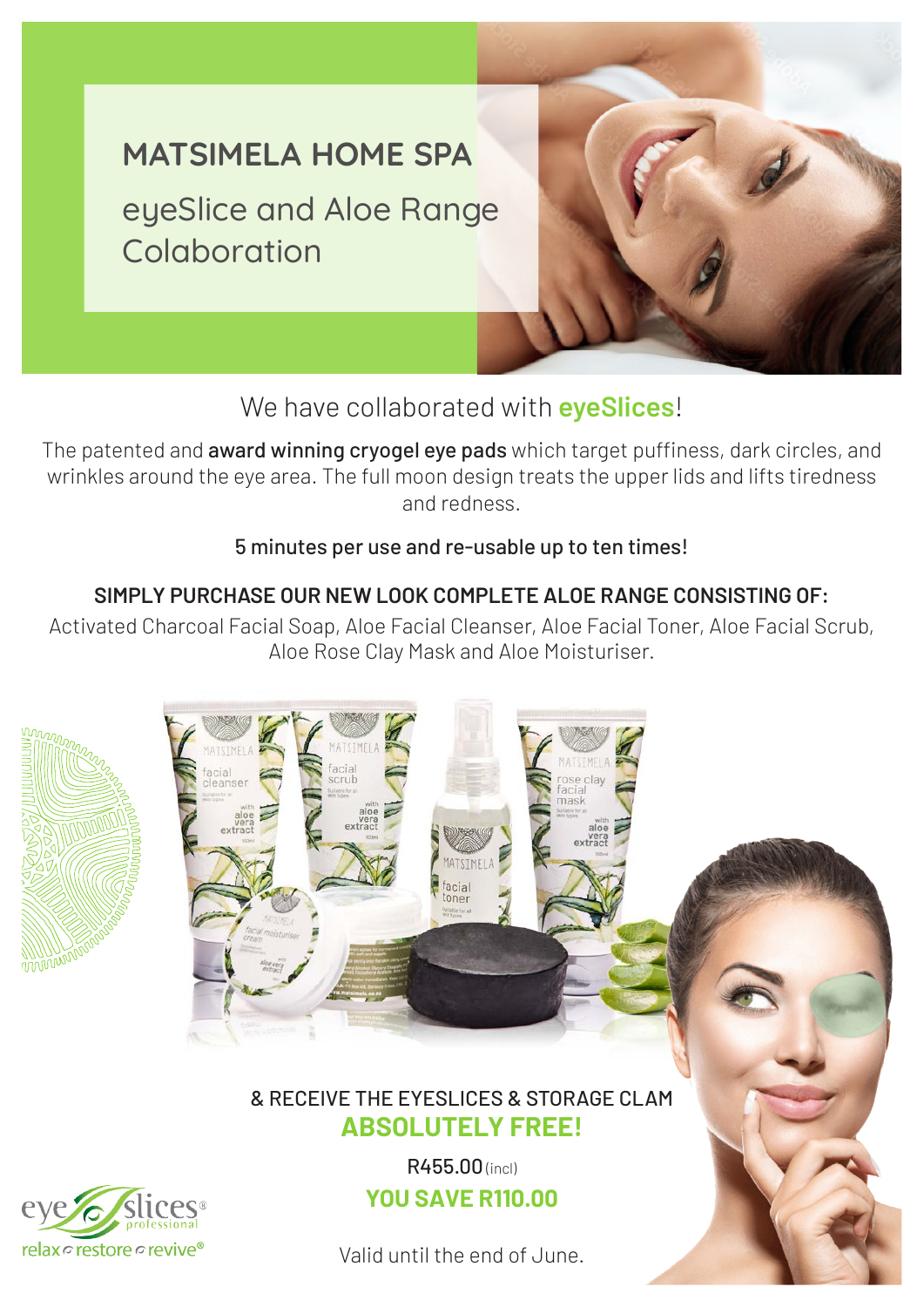#### **CUTICLE REMOVER PROMOTION**

**Our Cuticle Remover** will be **discontinued** in the coming months.

Ensure you stock up and receive **30% OFF Cuticle Remover 100ml!**

While stocks last!

#### **UPDATED TRAINING MANUAL**

We have an **updated training manual**. Details of all key ingredients in all our products as well as a step-by-step treatment breakdown to use in your business.

Please ask your agent for the latest copy or email info@matsimela.co.za to receive yours!

### **WEBSITE LISTINGS & COLLABORATIONS**

We are extremely proud to be your supplier and have listed your business under the province you are located in

on our **brand-new website**. Please take time to ensure all of your **details are correct**. Please let us know if anything needs to be amended?

We have a steady and loyal following via our social media pages and would love to showcase your business. Please share any MatsiMela promotions you are running with emmy@matsimela.co.za (or your agent) and we will be sure to spread the word!